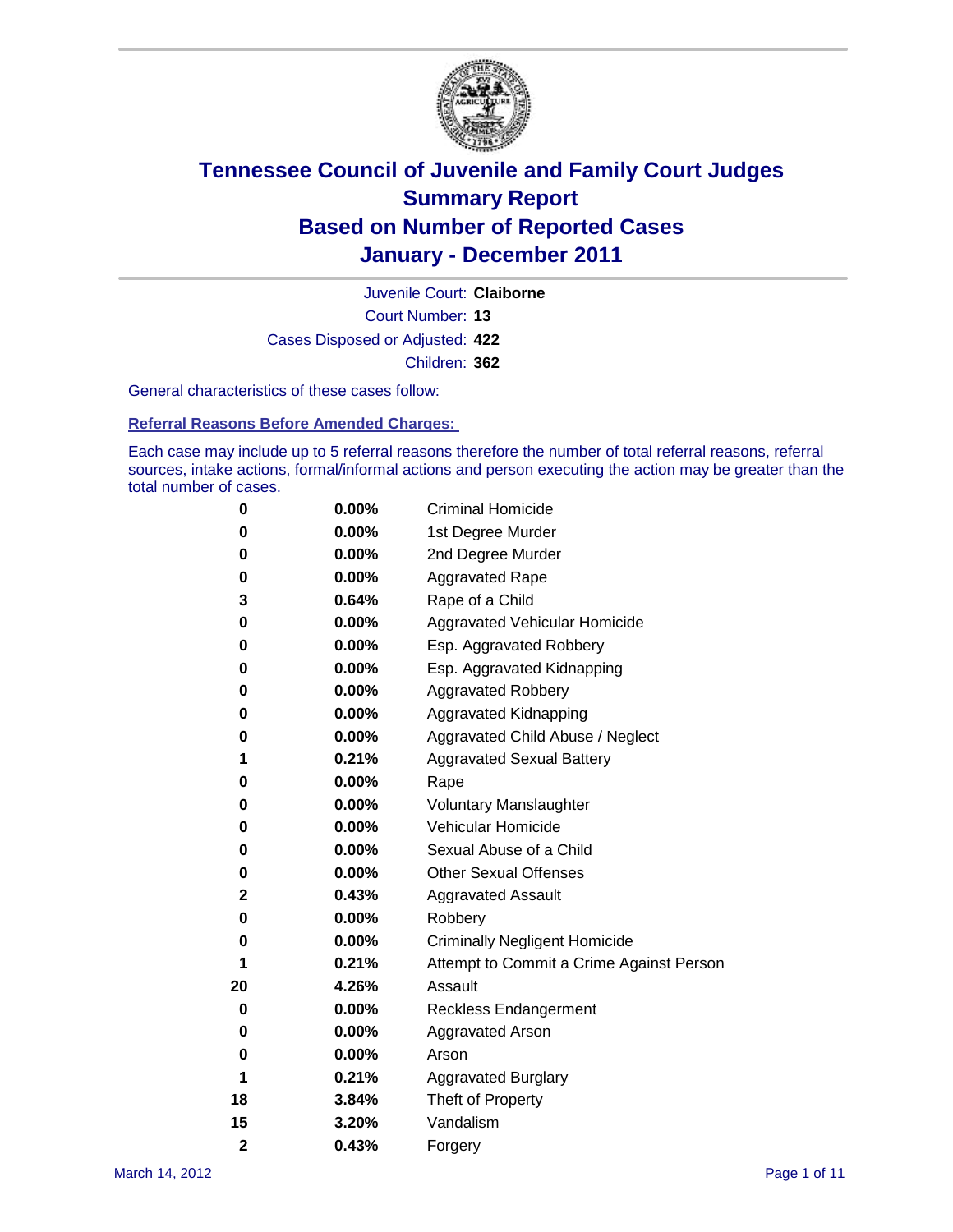

Court Number: **13** Juvenile Court: **Claiborne** Cases Disposed or Adjusted: **422**

Children: **362**

#### **Referral Reasons Before Amended Charges:**

Each case may include up to 5 referral reasons therefore the number of total referral reasons, referral sources, intake actions, formal/informal actions and person executing the action may be greater than the total number of cases.

| 0  | 0.00%  | <b>Worthless Checks</b>                                     |
|----|--------|-------------------------------------------------------------|
| 0  | 0.00%  | Illegal Possession / Fraudulent Use of Credit / Debit Cards |
| 0  | 0.00%  | <b>Burglary</b>                                             |
| 0  | 0.00%  | Unauthorized Use of a Vehicle                               |
| 0  | 0.00%  | <b>Cruelty to Animals</b>                                   |
| 0  | 0.00%  | Sale of Controlled Substances                               |
| 4  | 0.85%  | <b>Other Drug Offenses</b>                                  |
| 5  | 1.07%  | <b>Possession of Controlled Substances</b>                  |
| 0  | 0.00%  | <b>Criminal Attempt</b>                                     |
| 0  | 0.00%  | Carrying Weapons on School Property                         |
| 0  | 0.00%  | Unlawful Carrying / Possession of a Weapon                  |
| 2  | 0.43%  | <b>Evading Arrest</b>                                       |
| 0  | 0.00%  | Escape                                                      |
| 1  | 0.21%  | Driving Under Influence (DUI)                               |
| 9  | 1.92%  | Possession / Consumption of Alcohol                         |
| 0  | 0.00%  | Resisting Stop, Frisk, Halt, Arrest or Search               |
| 0  | 0.00%  | <b>Aggravated Criminal Trespass</b>                         |
| 0  | 0.00%  | Harassment                                                  |
| 0  | 0.00%  | Failure to Appear                                           |
| 1  | 0.21%  | Filing a False Police Report                                |
| 2  | 0.43%  | Criminal Impersonation                                      |
| 6  | 1.28%  | <b>Disorderly Conduct</b>                                   |
| 3  | 0.64%  | <b>Criminal Trespass</b>                                    |
| 1  | 0.21%  | <b>Public Intoxication</b>                                  |
| 0  | 0.00%  | Gambling                                                    |
| 59 | 12.58% | <b>Traffic</b>                                              |
| 0  | 0.00%  | <b>Local Ordinances</b>                                     |
| 0  | 0.00%  | Violation of Wildlife Regulations                           |
| 0  | 0.00%  | Contempt of Court                                           |
| 7  | 1.49%  | Violation of Probation                                      |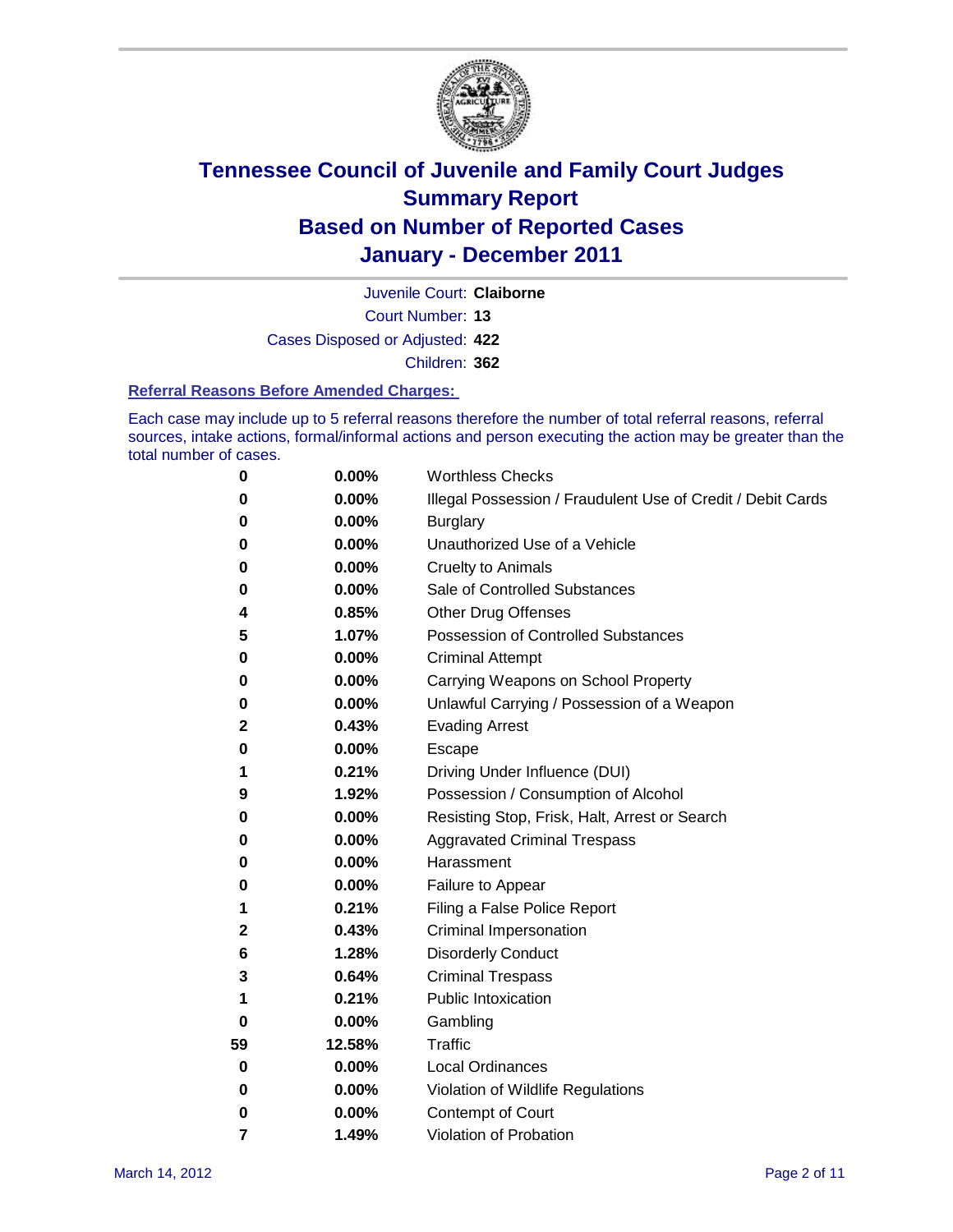

Court Number: **13** Juvenile Court: **Claiborne** Cases Disposed or Adjusted: **422** Children: **362**

#### **Referral Reasons Before Amended Charges:**

Each case may include up to 5 referral reasons therefore the number of total referral reasons, referral sources, intake actions, formal/informal actions and person executing the action may be greater than the total number of cases.

| 0           | 0.00%    | Violation of Aftercare                 |
|-------------|----------|----------------------------------------|
| 45          | 9.59%    | <b>Unruly Behavior</b>                 |
| 31          | 6.61%    | Truancy                                |
| 6           | 1.28%    | In-State Runaway                       |
| 0           | 0.00%    | Out-of-State Runaway                   |
| 15          | 3.20%    | Possession of Tobacco Products         |
| $\mathbf 0$ | $0.00\%$ | Violation of a Valid Court Order       |
| 15          | 3.20%    | Violation of Curfew                    |
| 0           | 0.00%    | <b>Sexually Abused Child</b>           |
| $\bf{0}$    | 0.00%    | <b>Physically Abused Child</b>         |
| 147         | 31.34%   | Dependency / Neglect                   |
| 0           | 0.00%    | Termination of Parental Rights         |
| 0           | 0.00%    | <b>Violation of Pretrial Diversion</b> |
| 0           | 0.00%    | Violation of Informal Adjustment       |
| 0           | 0.00%    | <b>Judicial Review</b>                 |
| 0           | 0.00%    | <b>Administrative Review</b>           |
| 0           | 0.00%    | <b>Foster Care Review</b>              |
| 25          | 5.33%    | Custody                                |
| 0           | 0.00%    | Visitation                             |
| 3           | 0.64%    | Paternity / Legitimation               |
| 0           | 0.00%    | <b>Child Support</b>                   |
| 0           | 0.00%    | <b>Request for Medical Treatment</b>   |
| 0           | 0.00%    | <b>Consent to Marry</b>                |
| 19          | 4.05%    | Other                                  |
| 469         | 100.00%  | <b>Total Referrals</b>                 |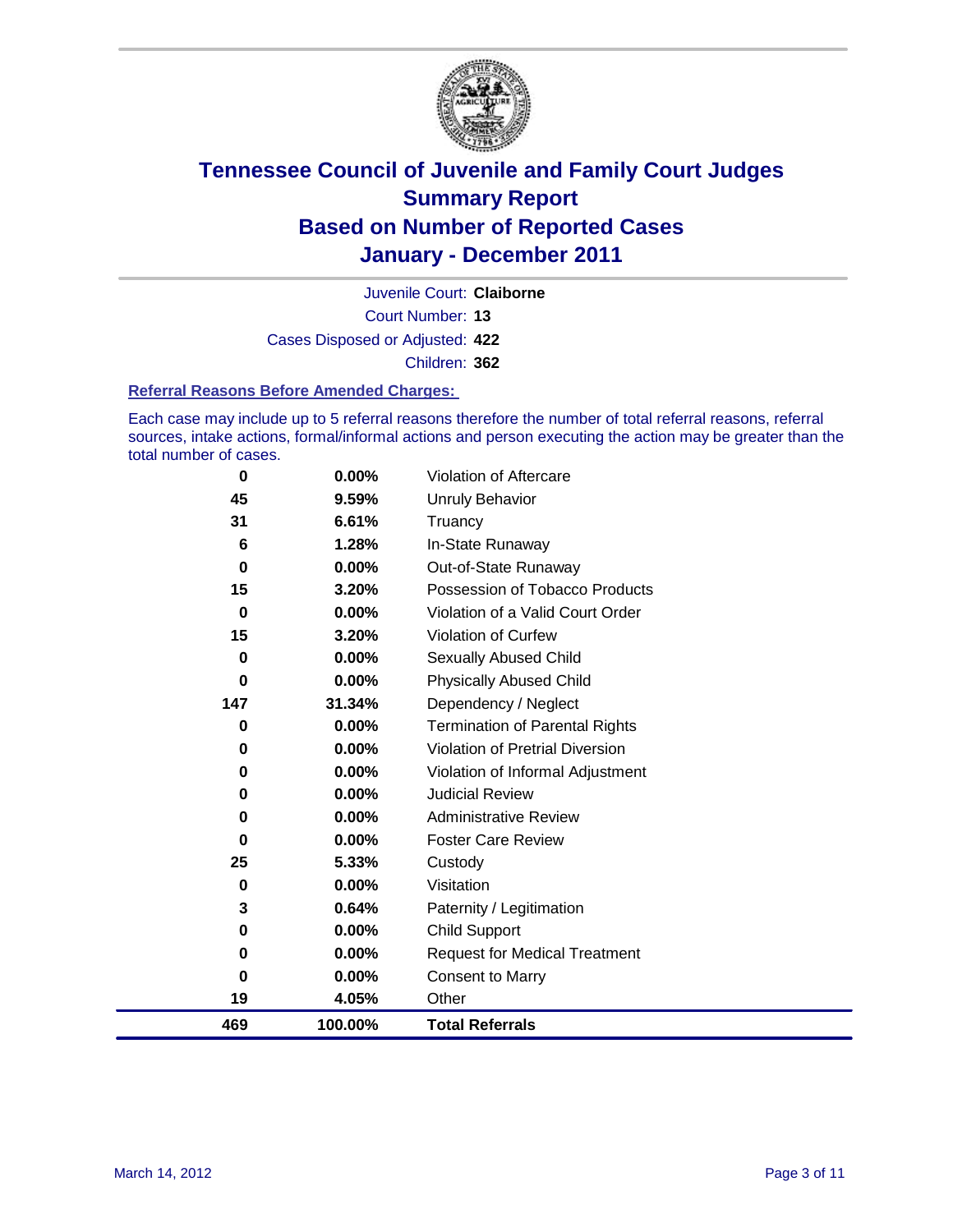

|                            |                                 | Juvenile Court: Claiborne         |
|----------------------------|---------------------------------|-----------------------------------|
|                            |                                 | Court Number: 13                  |
|                            | Cases Disposed or Adjusted: 422 |                                   |
|                            |                                 | Children: 362                     |
| <b>Referral Sources: 1</b> |                                 |                                   |
| 222                        | 47.33%                          | Law Enforcement                   |
| 23                         | 4.90%                           | Parents                           |
| 12                         | 2.56%                           | <b>Relatives</b>                  |
| 0                          | $0.00\%$                        | Self                              |
| 40                         | 8.53%                           | School                            |
| 0                          | 0.00%                           | <b>CSA</b>                        |
| 164                        | 34.97%                          | <b>DCS</b>                        |
| 0                          | 0.00%                           | <b>Other State Department</b>     |
| 0                          | $0.00\%$                        | <b>District Attorney's Office</b> |
| $\mathbf{2}$               | 0.43%                           | <b>Court Staff</b>                |
| 0                          | $0.00\%$                        | Social Agency                     |
| 0                          | $0.00\%$                        | <b>Other Court</b>                |
| 0                          | $0.00\%$                        | Victim                            |
| 1                          | 0.21%                           | Child & Parent                    |
| 0                          | $0.00\%$                        | Hospital                          |

### **0.00%** Unknown **1.07%** Other **100.00% Total Referral Sources**

### **Age of Child at Referral: 2**

| 20.17%<br>73<br>67<br>18.51%<br>0.55%<br>$\mathbf{2}$<br>$0.00\%$<br>0 | Ages 15 through 16<br>Ages 17 through 18<br>Ages 19 and Over<br><b>Unknown</b> |                             |
|------------------------------------------------------------------------|--------------------------------------------------------------------------------|-----------------------------|
|                                                                        |                                                                                |                             |
|                                                                        |                                                                                |                             |
|                                                                        |                                                                                |                             |
|                                                                        |                                                                                |                             |
| 43                                                                     | 11.88%<br>Ages 13 through 14                                                   |                             |
| 38<br>10.50%                                                           | Ages 11 through 12                                                             |                             |
|                                                                        |                                                                                |                             |
|                                                                        | 139                                                                            | 38.40%<br>Ages 10 and Under |

<sup>1</sup> If different than number of Referral Reasons (469), verify accuracy of your court's data.

<sup>2</sup> One child could be counted in multiple categories, verify accuracy of your court's data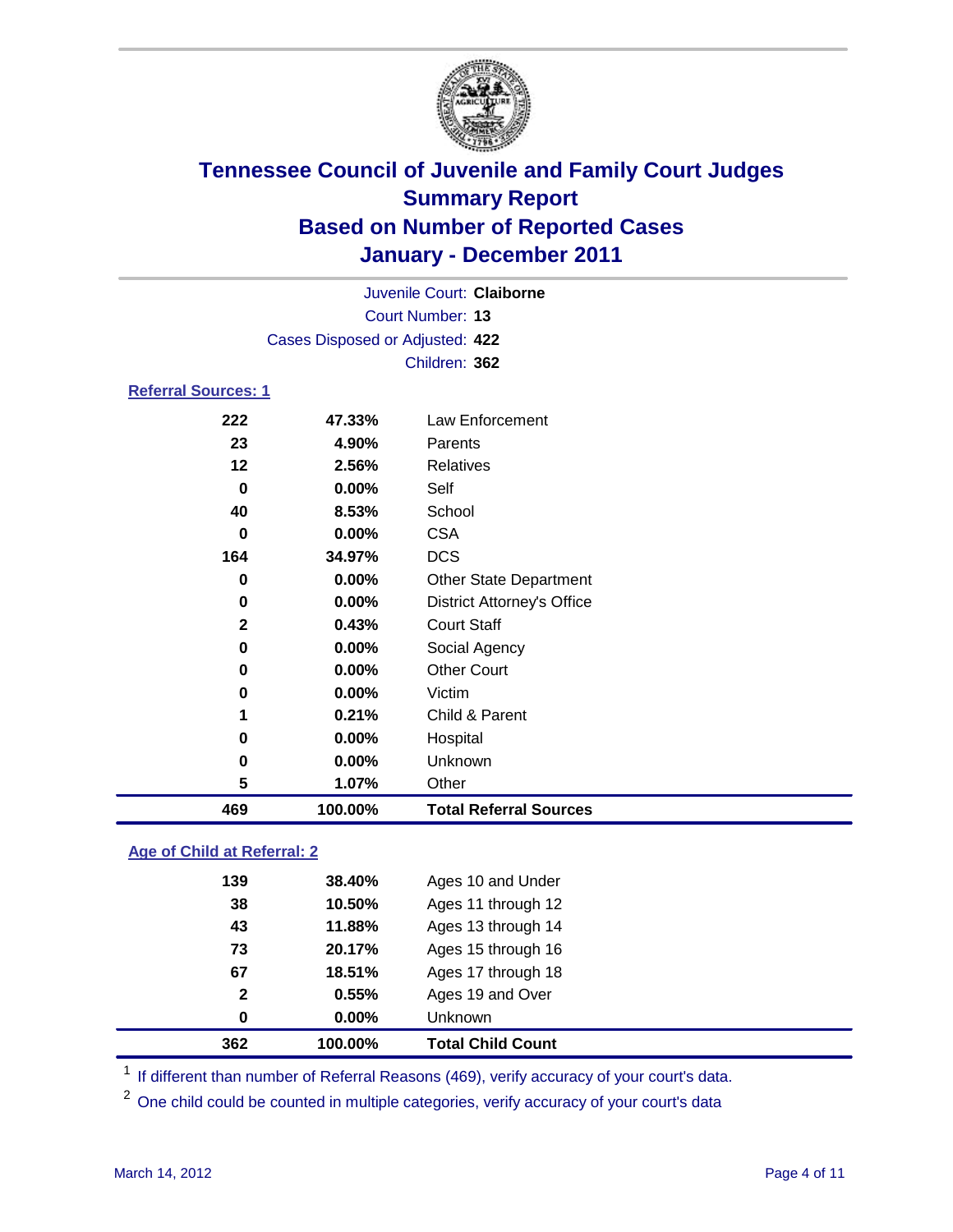

| Juvenile Court: Claiborne               |                                 |                          |  |  |  |
|-----------------------------------------|---------------------------------|--------------------------|--|--|--|
|                                         | Court Number: 13                |                          |  |  |  |
|                                         | Cases Disposed or Adjusted: 422 |                          |  |  |  |
|                                         |                                 | Children: 362            |  |  |  |
| Sex of Child: 1                         |                                 |                          |  |  |  |
| 200                                     | 55.25%                          | Male                     |  |  |  |
| 162                                     | 44.75%                          | Female                   |  |  |  |
| $\bf{0}$                                | 0.00%                           | Unknown                  |  |  |  |
| 362                                     | 100.00%                         | <b>Total Child Count</b> |  |  |  |
| Race of Child: 1                        |                                 |                          |  |  |  |
| 348                                     | 96.13%                          | White                    |  |  |  |
| 4                                       | 1.10%                           | African American         |  |  |  |
| 1                                       | 0.28%                           | Native American          |  |  |  |
| 0                                       | 0.00%                           | Asian                    |  |  |  |
| 9                                       | 2.49%                           | Mixed                    |  |  |  |
| $\mathbf 0$                             | 0.00%                           | Unknown                  |  |  |  |
| 362                                     | 100.00%                         | <b>Total Child Count</b> |  |  |  |
| <b>Hispanic Origin: 1</b>               |                                 |                          |  |  |  |
| 5                                       | 1.38%                           | Yes                      |  |  |  |
| 357                                     | 98.62%                          | <b>No</b>                |  |  |  |
| $\mathbf 0$                             | 0.00%                           | Unknown                  |  |  |  |
| 362                                     | 100.00%                         | <b>Total Child Count</b> |  |  |  |
| <b>School Enrollment of Children: 1</b> |                                 |                          |  |  |  |
| 253                                     | 69.89%                          | Yes                      |  |  |  |
| 89                                      | 24.59%                          | No                       |  |  |  |
| 20                                      | 5.52%                           | Unknown                  |  |  |  |
| 362                                     | 100.00%                         | <b>Total Child Count</b> |  |  |  |

One child could be counted in multiple categories, verify accuracy of your court's data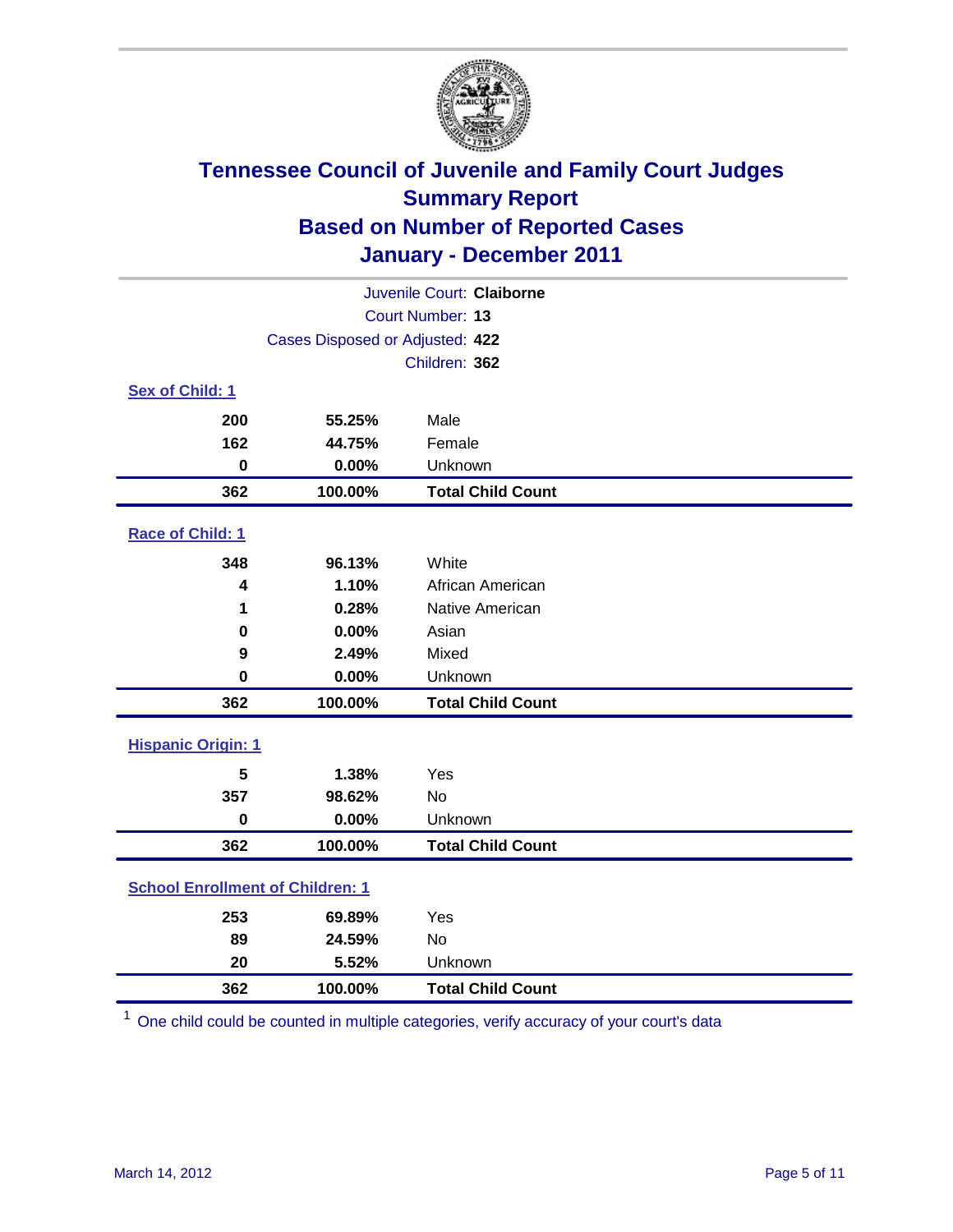

Court Number: **13** Juvenile Court: **Claiborne** Cases Disposed or Adjusted: **422** Children: **362**

### **Living Arrangement of Child at Time of Referral: 1**

| 362          | 100.00%  | <b>Total Child Count</b>     |
|--------------|----------|------------------------------|
| 6            | 1.66%    | Other                        |
| 1            | 0.28%    | Unknown                      |
| 0            | $0.00\%$ | Independent                  |
| 0            | $0.00\%$ | In an Institution            |
| 2            | 0.55%    | In a Residential Center      |
| $\mathbf{2}$ | 0.55%    | In a Group Home              |
| 12           | 3.31%    | With Foster Family           |
| 1            | 0.28%    | With Adoptive Parents        |
| 112          | 30.94%   | <b>With Relatives</b>        |
| 29           | 8.01%    | With Father                  |
| 95           | 26.24%   | With Mother                  |
| 17           | 4.70%    | With Mother and Stepfather   |
| 3            | 0.83%    | With Father and Stepmother   |
| 82           | 22.65%   | With Both Biological Parents |
|              |          |                              |

### **Type of Detention: 2**

| 422 | 100.00%  | <b>Total Detention Count</b> |  |
|-----|----------|------------------------------|--|
| 0   | $0.00\%$ | Other                        |  |
| 414 | 98.10%   | Does Not Apply               |  |
| 0   | $0.00\%$ | <b>Unknown</b>               |  |
| 0   | $0.00\%$ | <b>Psychiatric Hospital</b>  |  |
| 0   | 0.00%    | Jail - No Separation         |  |
| 0   | $0.00\%$ | Jail - Partial Separation    |  |
| 0   | $0.00\%$ | Jail - Complete Separation   |  |
| 8   | 1.90%    | Juvenile Detention Facility  |  |
| 0   | $0.00\%$ | Non-Secure Placement         |  |
|     |          |                              |  |

<sup>1</sup> One child could be counted in multiple categories, verify accuracy of your court's data

<sup>2</sup> If different than number of Cases (422) verify accuracy of your court's data.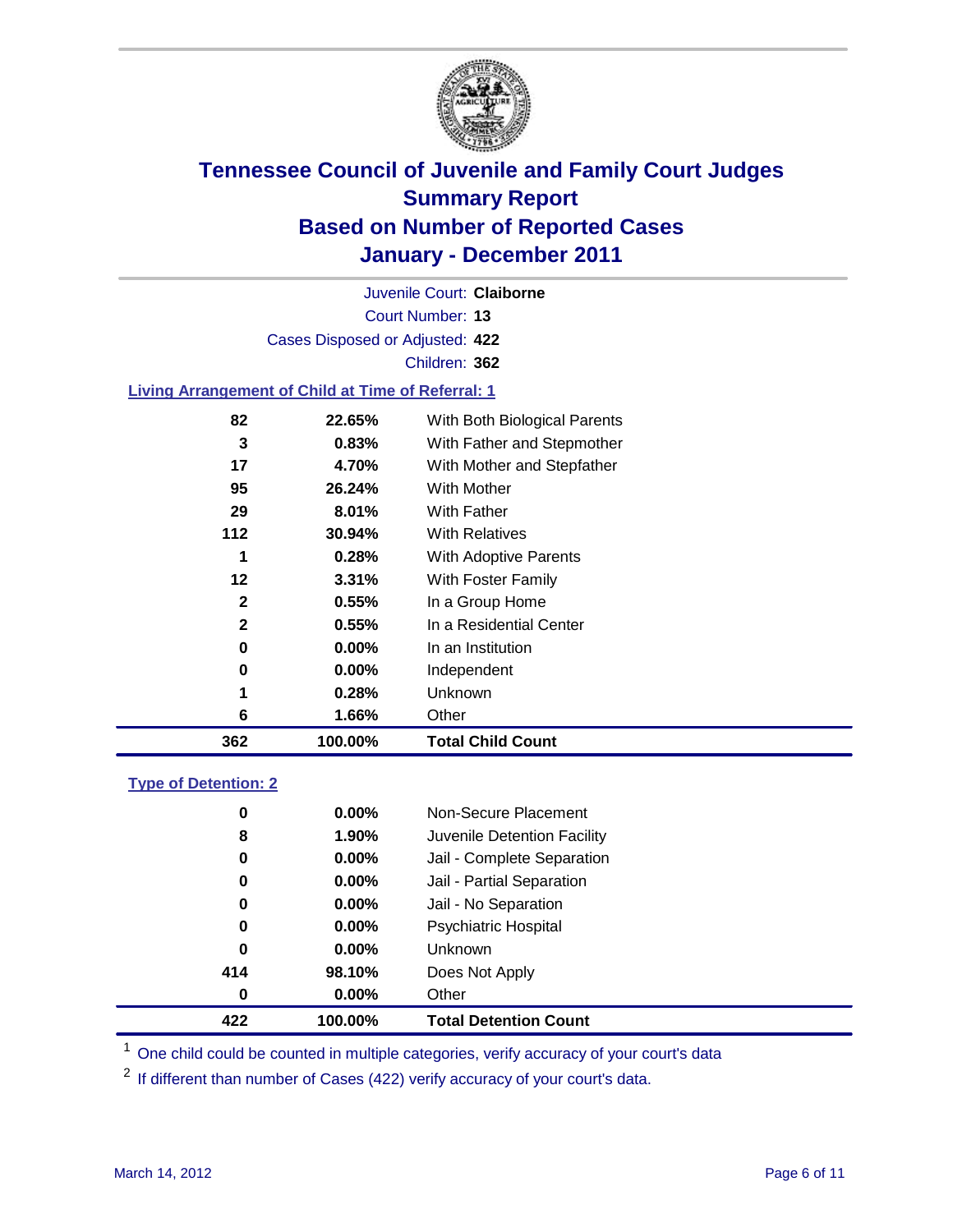

|                          | Juvenile Court: Claiborne                          |                                      |  |  |  |
|--------------------------|----------------------------------------------------|--------------------------------------|--|--|--|
|                          | Court Number: 13                                   |                                      |  |  |  |
|                          | Cases Disposed or Adjusted: 422                    |                                      |  |  |  |
|                          | Children: 362                                      |                                      |  |  |  |
|                          | <b>Placement After Secure Detention Hearing: 1</b> |                                      |  |  |  |
| 5                        | 1.18%                                              | Returned to Prior Living Arrangement |  |  |  |
| 0                        | 0.00%                                              | Juvenile Detention Facility          |  |  |  |
| 0                        | 0.00%                                              | Jail                                 |  |  |  |
| 0                        | 0.00%                                              | Shelter / Group Home                 |  |  |  |
| 0                        | 0.00%                                              | <b>Foster Family Home</b>            |  |  |  |
| 0                        | 0.00%                                              | Psychiatric Hospital                 |  |  |  |
| 0                        | 0.00%                                              | Unknown                              |  |  |  |
| 414                      | 98.10%                                             | Does Not Apply                       |  |  |  |
| 3                        | 0.71%                                              | Other                                |  |  |  |
|                          |                                                    |                                      |  |  |  |
| 422                      | 100.00%                                            | <b>Total Placement Count</b>         |  |  |  |
| <b>Intake Actions: 2</b> |                                                    |                                      |  |  |  |
| 296                      | 63.11%                                             | <b>Petition Filed</b>                |  |  |  |
| $\bf{0}$                 | 0.00%                                              | <b>Motion Filed</b>                  |  |  |  |
| 164                      | 34.97%                                             | <b>Citation Processed</b>            |  |  |  |
| 0                        | 0.00%                                              | Notification of Paternity Processed  |  |  |  |
| 1                        | 0.21%                                              | Scheduling of Judicial Review        |  |  |  |
| 0                        | 0.00%                                              | Scheduling of Administrative Review  |  |  |  |
| 0                        | 0.00%                                              | Scheduling of Foster Care Review     |  |  |  |
| $\bf{0}$                 | 0.00%                                              | Unknown                              |  |  |  |
| 0                        | 0.00%                                              | Does Not Apply                       |  |  |  |
| 8                        | 1.71%                                              | Other                                |  |  |  |

<sup>1</sup> If different than number of Cases (422) verify accuracy of your court's data.

<sup>2</sup> If different than number of Referral Reasons (469), verify accuracy of your court's data.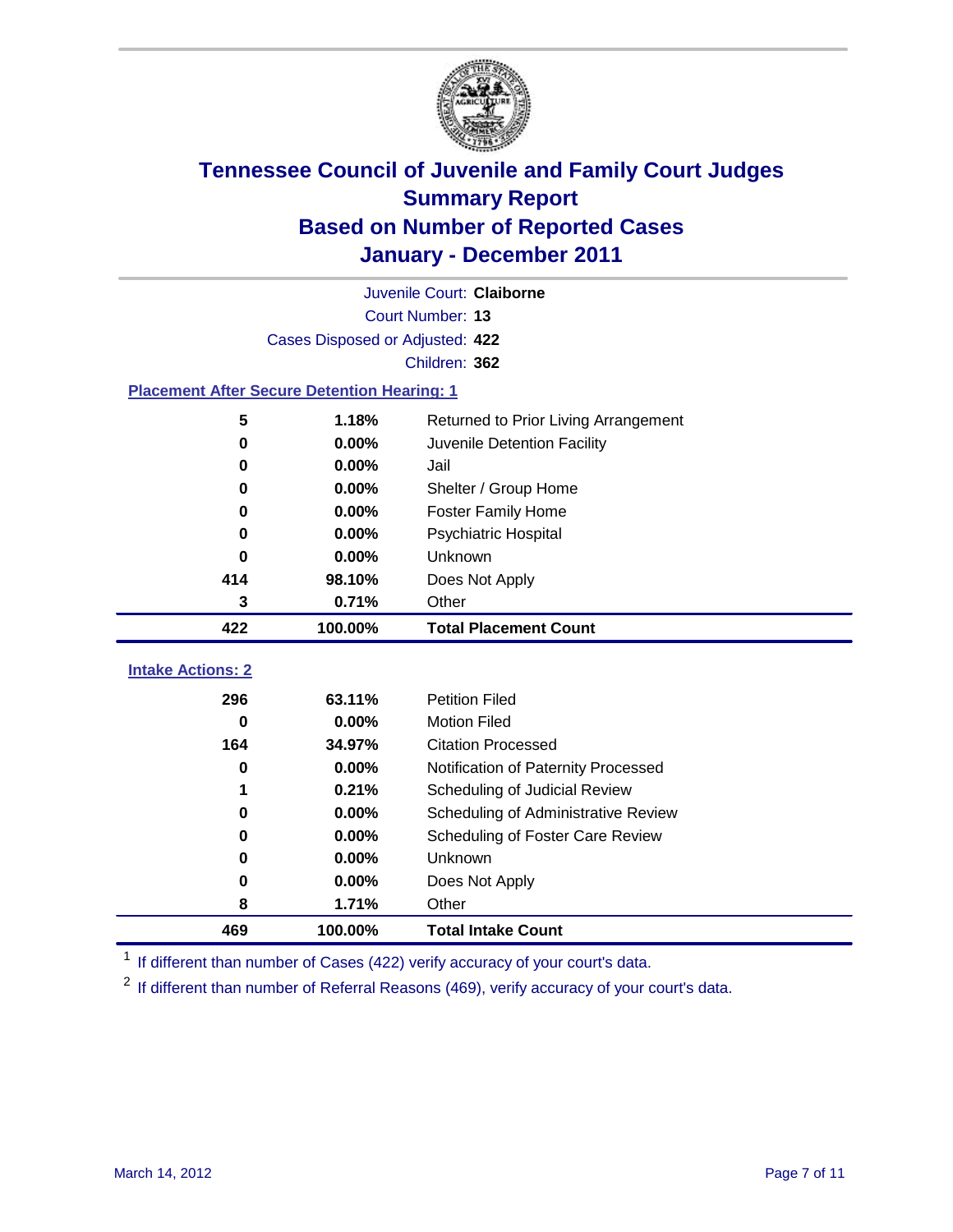

Court Number: **13** Juvenile Court: **Claiborne** Cases Disposed or Adjusted: **422** Children: **362**

#### **Last Grade Completed by Child: 1**

| 89           | 24.59%  | Too Young for School     |  |
|--------------|---------|--------------------------|--|
| $\mathbf 0$  | 0.00%   | Preschool                |  |
| 7            | 1.93%   | Kindergarten             |  |
| 7            | 1.93%   | 1st Grade                |  |
| 14           | 3.87%   | 2nd Grade                |  |
| 5            | 1.38%   | 3rd Grade                |  |
| 12           | 3.31%   | 4th Grade                |  |
| 18           | 4.97%   | 5th Grade                |  |
| 12           | 3.31%   | 6th Grade                |  |
| 21           | 5.80%   | 7th Grade                |  |
| 30           | 8.29%   | 8th Grade                |  |
| 20           | 5.52%   | 9th Grade                |  |
| 38           | 10.50%  | 10th Grade               |  |
| 53           | 14.64%  | 11th Grade               |  |
| 5            | 1.38%   | 12th Grade               |  |
| 0            | 0.00%   | Non-Graded Special Ed    |  |
| 3            | 0.83%   | <b>GED</b>               |  |
| $\mathbf{2}$ | 0.55%   | Graduated                |  |
| 0            | 0.00%   | Never Attended School    |  |
| 23           | 6.35%   | Unknown                  |  |
| 3            | 0.83%   | Other                    |  |
| 362          | 100.00% | <b>Total Child Count</b> |  |
|              |         |                          |  |

### **Enrolled in Special Education: 1**

| 329 | 1.93%<br>90.88% | Yes<br>No                |  |
|-----|-----------------|--------------------------|--|
| 26  | 7.18%           | Unknown                  |  |
| 362 | 100.00%         | <b>Total Child Count</b> |  |

One child could be counted in multiple categories, verify accuracy of your court's data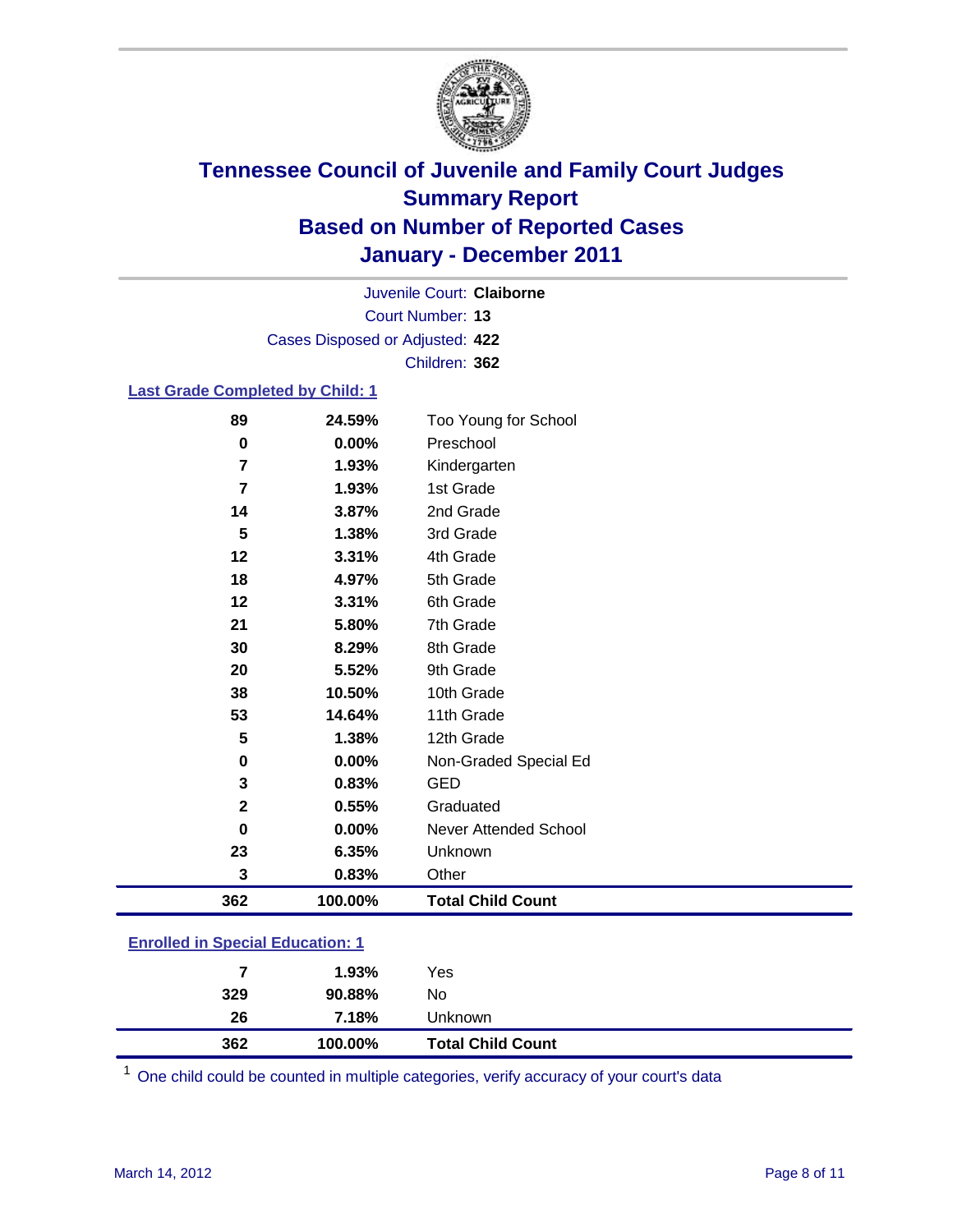

|                              | Juvenile Court: Claiborne       |                           |  |
|------------------------------|---------------------------------|---------------------------|--|
|                              |                                 | Court Number: 13          |  |
|                              | Cases Disposed or Adjusted: 422 |                           |  |
|                              | Children: 362                   |                           |  |
| <b>Action Executed By: 1</b> |                                 |                           |  |
| 459                          | 97.87%                          | Judge                     |  |
| $\bf{0}$                     | $0.00\%$                        | Magistrate                |  |
| 10                           | 2.13%                           | <b>YSO</b>                |  |
| 0                            | $0.00\%$                        | Other                     |  |
| 0                            | 0.00%                           | Unknown                   |  |
| 469                          | 100.00%                         | <b>Total Action Count</b> |  |

### **Formal / Informal Actions: 1**

| 91  | 19.40%   | Dismissed                                        |
|-----|----------|--------------------------------------------------|
| 51  | 10.87%   | Retired / Nolle Prosequi                         |
| 75  | 15.99%   | <b>Complaint Substantiated Delinquent</b>        |
| 34  | 7.25%    | <b>Complaint Substantiated Status Offender</b>   |
| 134 | 28.57%   | <b>Complaint Substantiated Dependent/Neglect</b> |
| 0   | $0.00\%$ | <b>Complaint Substantiated Abused</b>            |
| 0   | $0.00\%$ | <b>Complaint Substantiated Mentally III</b>      |
| 10  | 2.13%    | Informal Adjustment                              |
| 30  | 6.40%    | <b>Pretrial Diversion</b>                        |
| 0   | $0.00\%$ | <b>Transfer to Adult Court Hearing</b>           |
| 0   | $0.00\%$ | Charges Cleared by Transfer to Adult Court       |
| 1   | 0.21%    | <b>Special Proceeding</b>                        |
| 0   | $0.00\%$ | <b>Review Concluded</b>                          |
| 0   | $0.00\%$ | Case Held Open                                   |
| 43  | 9.17%    | Other                                            |
| 0   | $0.00\%$ | Unknown                                          |
| 469 | 100.00%  | <b>Total Action Count</b>                        |

<sup>1</sup> If different than number of Referral Reasons (469), verify accuracy of your court's data.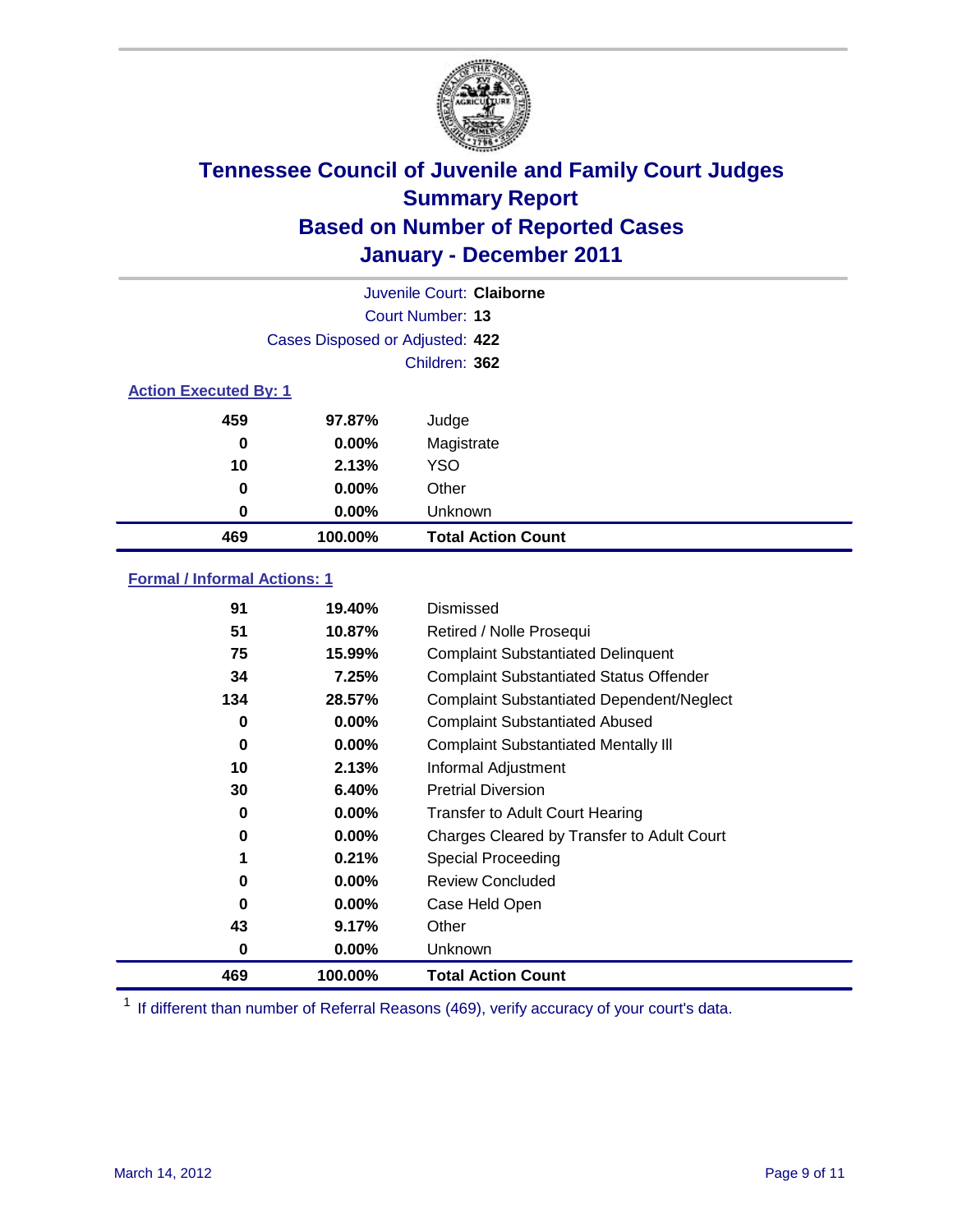

|                       |                                 | Juvenile Court: Claiborne                             |
|-----------------------|---------------------------------|-------------------------------------------------------|
|                       |                                 | <b>Court Number: 13</b>                               |
|                       | Cases Disposed or Adjusted: 422 |                                                       |
|                       |                                 | Children: 362                                         |
| <b>Case Outcomes:</b> |                                 | There can be multiple outcomes for one child or case. |
| 82                    | 9.77%                           | <b>Case Dismissed</b>                                 |
| 67                    | 7.99%                           | Case Retired or Nolle Prosequi                        |
| 0                     | 0.00%                           | Warned / Counseled                                    |
| 0                     | 0.00%                           | Held Open For Review                                  |
| 0                     | 0.00%                           | Supervision / Probation to Juvenile Court             |
| 0                     | 0.00%                           | <b>Probation to Parents</b>                           |
| 2                     | 0.24%                           | Referral to Another Entity for Supervision / Service  |
| 28                    | 3.34%                           | Referred for Mental Health Counseling                 |
| 51                    | 6.08%                           | Referred for Alcohol and Drug Counseling              |
| 0                     | 0.00%                           | <b>Referred to Alternative School</b>                 |
| 1                     | 0.12%                           | Referred to Private Child Agency                      |
| 27                    | 3.22%                           | Referred to Defensive Driving School                  |
| 0                     | 0.00%                           | Referred to Alcohol Safety School                     |
| 14                    | 1.67%                           | Referred to Juvenile Court Education-Based Program    |
| 0                     | 0.00%                           | Driver's License Held Informally                      |
| 0                     | 0.00%                           | <b>Voluntary Placement with DMHMR</b>                 |
| 0                     | 0.00%                           | Private Mental Health Placement                       |
| 0                     | 0.00%                           | <b>Private MR Placement</b>                           |
| 0                     | 0.00%                           | Placement with City/County Agency/Facility            |
| 2                     | 0.24%                           | Placement with Relative / Other Individual            |
| 33                    | 3.93%                           | Fine                                                  |
| 63                    | 7.51%                           | <b>Public Service</b>                                 |
| 14                    | 1.67%                           | Restitution                                           |
| 0                     | 0.00%                           | <b>Runaway Returned</b>                               |
| 58                    | 6.91%                           | No Contact Order                                      |
| 0                     | 0.00%                           | Injunction Other than No Contact Order                |
| 2                     | 0.24%                           | <b>House Arrest</b>                                   |
| 0                     | 0.00%                           | <b>Court Defined Curfew</b>                           |
| 0                     | $0.00\%$                        | Dismissed from Informal Adjustment                    |
| 0                     | $0.00\%$                        | <b>Dismissed from Pretrial Diversion</b>              |
| 0                     | 0.00%                           | Released from Probation                               |
| 0                     | 0.00%                           | <b>Transferred to Adult Court</b>                     |
| 0                     | 0.00%                           | <b>DMHMR Involuntary Commitment</b>                   |